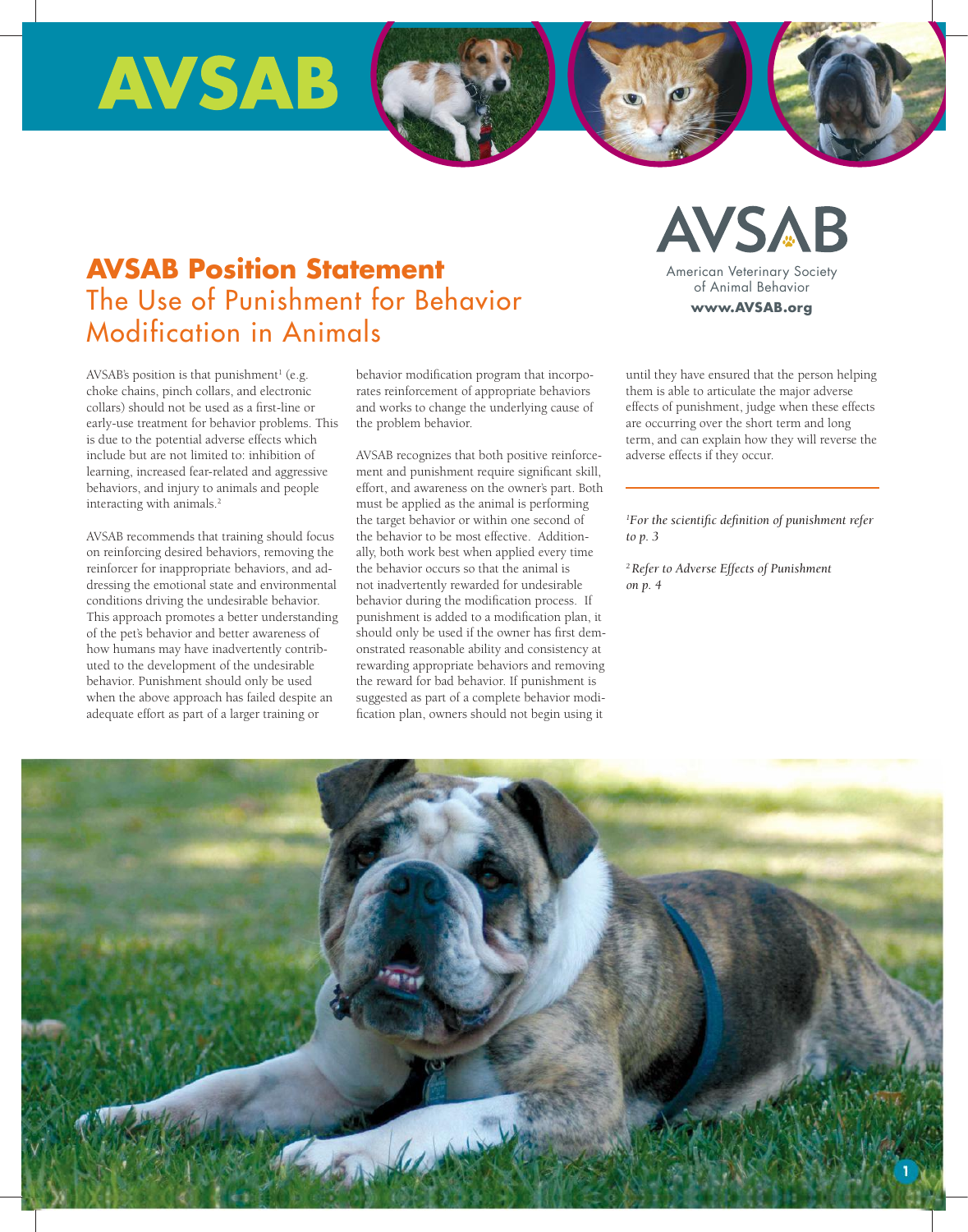# **AVSAB**



# **Guidelines on the Use of Punishment for Dealing with Behavior Problems in Animals**

## **PUNiShmENt, OR thE USE Of AVERSiVES**,

force, coercion, or physical corrections in order to change an animal's behavior (For actual scientific terminology, refer to p. 3: *Definitions*), is commonly used by the general pet owner and by many dog trainers. Some punishments are seemingly innocuous, such as squirting a cat with water when it jumps on a counter or shouting "no" when your pet misbehaves. Other punishments, such as jerking a choke chain or pinch collar to stop a dog from pulling, throwing a dog down on its back in an alpha roll when it nips, tightening a collar around a dog's neck and cutting off its air supply until it submits, or using an electronic collar to stop a dog from barking are more severe.

Punishment is frequently a first-line or an early-use tool by both the general public and traditional dog trainers. While punishment can be very effective in some specific contexts depending on the individual animal, it can be associated with many serious adverse effects. (Refer to p. 4: *Adverse Effects of Punishment*). These adverse effects can put the safety of the pet and the person administering the punishment at risk. Because of these safety risks, people recommending these techniques are taking a liability risk. Thus, just as anti-cancer drugs can be highly effective in treating specific diseases in individuals but can cause serious side-effects in those same individuals or when used inappropriately, punishment is fraught with difficulties.

The adverse effects of punishment and the difficulties in administering punishment effectively have been well documented,<sup>1</sup> especially in the early 1960s when such experiments were still allowed. For instance, if the punishment is not strong enough, the animal may habituate or get used to it, so that the owner needs to escalate the intensity.2,3 On the other hand, when the punishment is more intense, it can cause physical injury. For instance, electronic anti-bark collars can cause burn marks on dogs. Choke chains can damage the trachea, increase intraocular pressure in dogs thus potentially worsening or contributing to glaucoma in susceptible breeds,<sup>4</sup> cause sudden collapse from non-cardiogenic pulmonary edema (water in the lungs) due to temporary upper airway obstruction, and cause nerve damage.5 The risk of damage is greater when the choke chain sits high on the dog's neck.

Even when punishment seems mild, in order to be effective it often must elicit a strong fear response, and this fear response can generalize to things that sound or look similar to the punishment. Punishment has also been shown to elicit aggressive behavior in many species of animals.6 Thus, using punishment can put the person administering it or any person near the animal at risk of being bitten or attacked.

Punishment can suppress aggressive and fearful behavior when used effectively, but it may not change the underlying cause of the behavior. For instance, if the animal behaves aggressively due to fear, then the use of force to stop the fearful reactions will make the animal more fearful while at the same time suppressing or masking the outward signs of fear; (e.g., a threat display/growling). As a result, if the animal faces a situation where it is extremely fearful, it may suddenly act with heightened aggression and with fewer warning signs. In other words, it may now attack more aggressively or with no warning, making it much more dangerous.

Perhaps one of the most compelling reasons to use punishment sparingly is that punishment fails to address the fact that the bad behavior is occurring because it has somehow been reinforced—either intentionally or unintentionally. That

is, owners tend to punish bad behaviors some of the time while inadvertently rewarding these same behaviors at other times. In this way, they accidentally set their pets up to receive punishment repeatedly by sometimes unintentionally rewarding the bad behavior, which is how the behavior was learned in the first place. This inconsistency is confusing to the animal and can cause frustration or anxiety. Punishment also fails to tell the animal what it should be performing instead. Without an alternative appropriate behavior the animal may have no option but to perform the undesired behavior. A more appropriate approach to problem solving is to determine what is reinforcing the undesirable behavior, remove that reward, and reinforce an alternate desirable behavior instead. For instance, dogs jump to greet people in order to get their attention. Owners usually provide attention by talking or yelling, pushing them down, or otherwise touching them. A better solution



The standard of care for veterinarians specializing in behavior is that punishment is not used as a first-line or early-use treatment for behavior problems.

would be to remove attention by standing silently and completely still and then to immediately reward with attention or treats once the dog sits. This learning-based approach leads to a better understanding of our pets and consequently to a better human-pet relationship.

The standard of care for veterinarians specializing in behavior is that punishment is not to be used as a first-line or early-use treatment for behavior problems. Consequently, the AVSAB urges that veterinarians in general practice follow suit. Additionally punishment should only be used when animal owners are made aware of the possible adverse effects. The AVSAB recommends that owners working with trainers who use punishment as a form of behavior modification in animals choose only those trainers who, without prompting:

1) Can and do articulate the most serious adverse effects associated with punishment

2) Are capable of judging when these adverse effects are occurring over the short and/or long term

3) Can explain how they would attempt to reverse any adverse effects if or when they occur.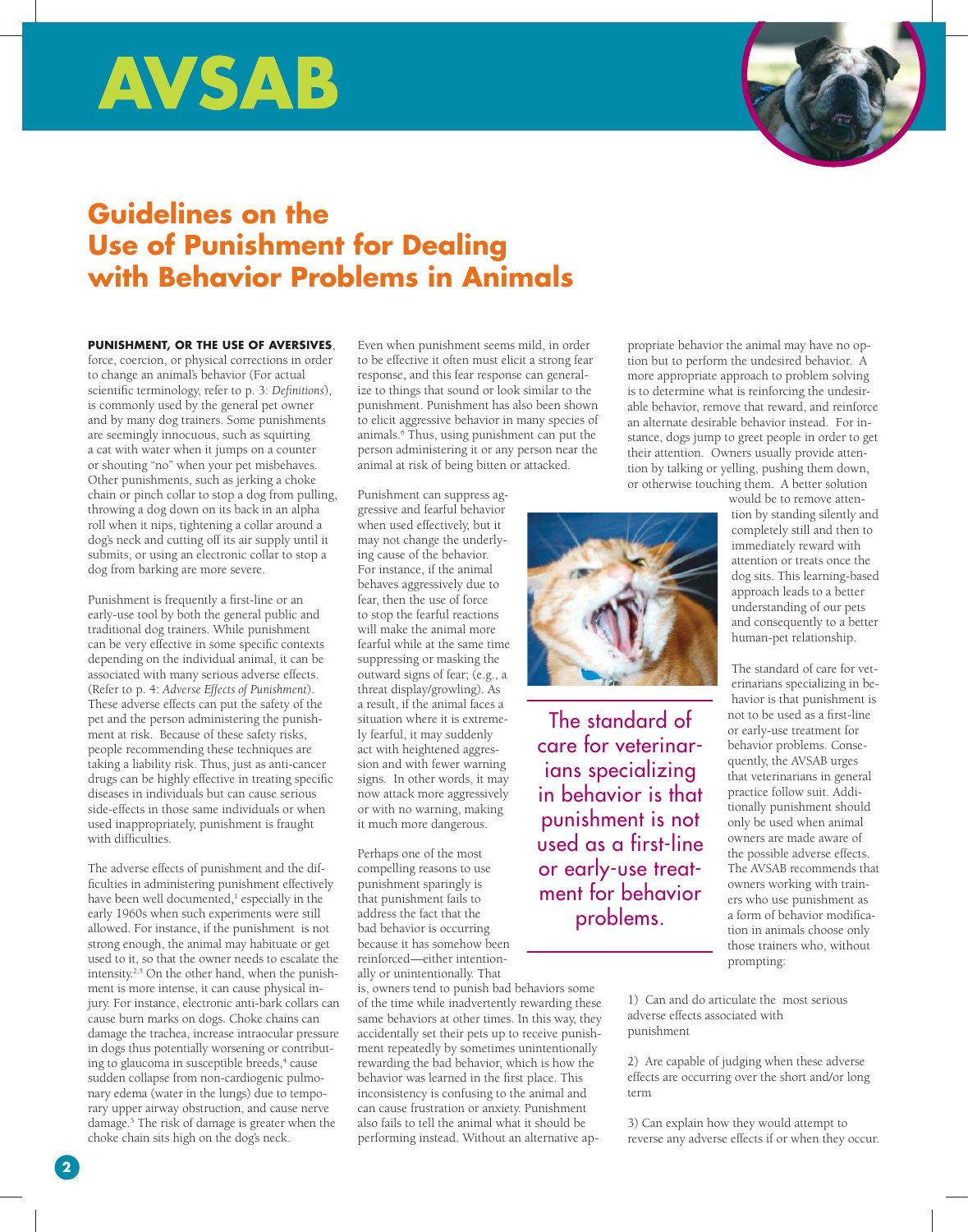



# **Definitions**

For the purpose of Position Statement and Guidelines on the *Use of Punishment for Dealing with Animal Behavior Problems,* we have defined punishment as the use of force, coercion, or aversives to modify behavior because this is what the general public understands punishment to be. The scientific definition of punishment is slightly different. The scientific definitions are important because pet product companies using punishment often incorrectly call it negative reinforcement in order to avoid the negative connotation of the word "punishment."

**PUNISHMENT** is anything that decreases the likelihood a behavior will occur again.

**REiNfORcEmENt** is anything that increases the likelihood a behavior will occur again.

*Both punishment and reinforcement can either be positive or negative, meaning they can have something added or removed.* 

**POSITIVE REINFORCEMENT:** by adding something the animal wants, you increase the likelihood the behavior will occur again.

*For instance, if a cat approaches your house and you put food out for it, it's more likely to visit your house again.*

**NEGAtiVE REiNfORcEmENt:** by removing something aversive, you increase the likelihood a behavior will occur again.

*For instance, traditional trainers may teach dogs to fetch using a "force retrieve" method. In this method, the handler says "fetch" and then pinches the dog's ear until it yelps. As soon as the dog opens its mouth to yelp, the handler puts a wooden dumbbell in the mouth and stops the pinch. By doing so, he increases the likelihood that the dog will open its mouth and grab the dumbbell when he says "fetch" the next time. Note that the goal of this training is to teach the dog to grab the dumbbell.* 

**POSITIVE PUNISHMENT:** by adding something the animal dislikes or finds aversive, you decrease the likelihood the behavior will occur again.

*For instance, a common method for teaching dogs to stop jumping is to knee the dog in the chest when it jumps on you. Doing so will decrease the likelihood the dog will jump again. The goal of the technique is to stop a behavior from occurring, whereas the goal of negative reinforcement is to increase a behavior. Another example of positive punishment is the use of ultrasonic trainers to stop dogs from barking. When the dog barks, the device emits an ultrasonic tone that is theoretically* 

*loud enough to disturb the dog, so the dog stops barking.*

**NEGATIVE PUNISHMENT:** by removing something the dog wants, you decrease the likelihood that behavior will occur again.

*For instance, if your cat meows for attention, removing your attention until the cat is quiet will decrease the likelihood that she will continue meowing to get your attention. Or, if your dog jumps on you to greet you, standing quietly and completely still, so it's clear you are ignoring him, will decrease the jumping behavior.*

#### **POSitiVE PUNiShmENt AND NEGAtiVE REiNfORcEmENt iNVOlVE AVERSiVES**

Of these four categories, both positive punishment and negative reinforcement fall under what the public thinks of as punishment. These are the two categories that involve the use of aversives, force, coercion, or physical corrections to modify behavior. What's the difference between the two? Many companies refer to their products as negative reinforcement products when they are actually punishment products because

### their goal is to *stop a behavior by adding something the animal dislikes*.

For instance, ultrasonic anti-bark devices are punishment devices because their goal is to stop barking. Whether a technique is punishment or reinforcement depends on whether the predominant goal of the technique is to stop a behavior (punishment) or to increase it (reinforcement). In the case of negative reinforcement, it's important that the aversive should stop as soon as the animal starts behaving appropriately.

#### **VEtERiNARY BEhAViORiStS AND Ph.D. BEhAViORiStS fOcUS ON POSitiVE REiNfORcEmENt cOmBiNED with NEGAtiVE PUNiShmENt.**

Of these four categories, the two most used by veterinary behaviorists and Ph.D. behaviorists are negative punishment combined with positive reinforcement. That is, they remove the rewards for the undesirable behavior and then reward the appropriate behavior. For instance, if a dog greets by jumping, they remove their attention (negative punishment) when the dog jumps, and when the dog sits or stands calmly, they reward the dog (positive reinforcement).

## **REfERENcES**

- 1. Hutchinson RR. 1977. By-products of aversive control. In: Honig WK, Staddon JER, eds. Handbook of Operant Behavior. Englewood Cliffs, NJ: Prentice-Hall: 415-431.
- 2. Azrin NH. 1960. Effects of punishment intensity during variable-interval reinforcement. J Exp Anal Behav 3: 123-142.
- 3. Azrin NH, Holz WC, Hake DR. 1963. Fixed-ratio punishment. J Exp Anal Behav 6: 141-148.
- 4. Pauli AM, Bentley E, Diehl AK, Miller PE. 2006. Effects of the application of neck pressure by a collar or harness on intraocular pressure in dogs. J Am Anim Hosp Assoc 42(3): 207-211.
- 5. Drobatz KJ, Saunders HM, Pugh CR, Hendricks JC. 1995. Noncardiogenic pulmonary edema in dogs and cats: 26 cases (1987-1993). J Am Vet Med Assoc 206: 1732-1736.
- 6. Azrin NH, Rubin HB, Hutchinson RR. 1968. Biting attack by rats in response to aversive shock. J Exp Anal Behav 11: 633-639.

## **fURthER READiNG**

- 1. Burch MR, Bailey JS. 1999. How Dogs Learn. New York, NY: Howell Book House.
- 2. Reid P. 2007. Learning in dogs. In: Jensen P, ed. The Behavioural Biology of Dogs. Cambridge, MA: CAB International: 120-144.
- 3. Yin SY. 2004. How to Behave So Your Dog Behaves. Neptune City, NJ: TFH Publications.